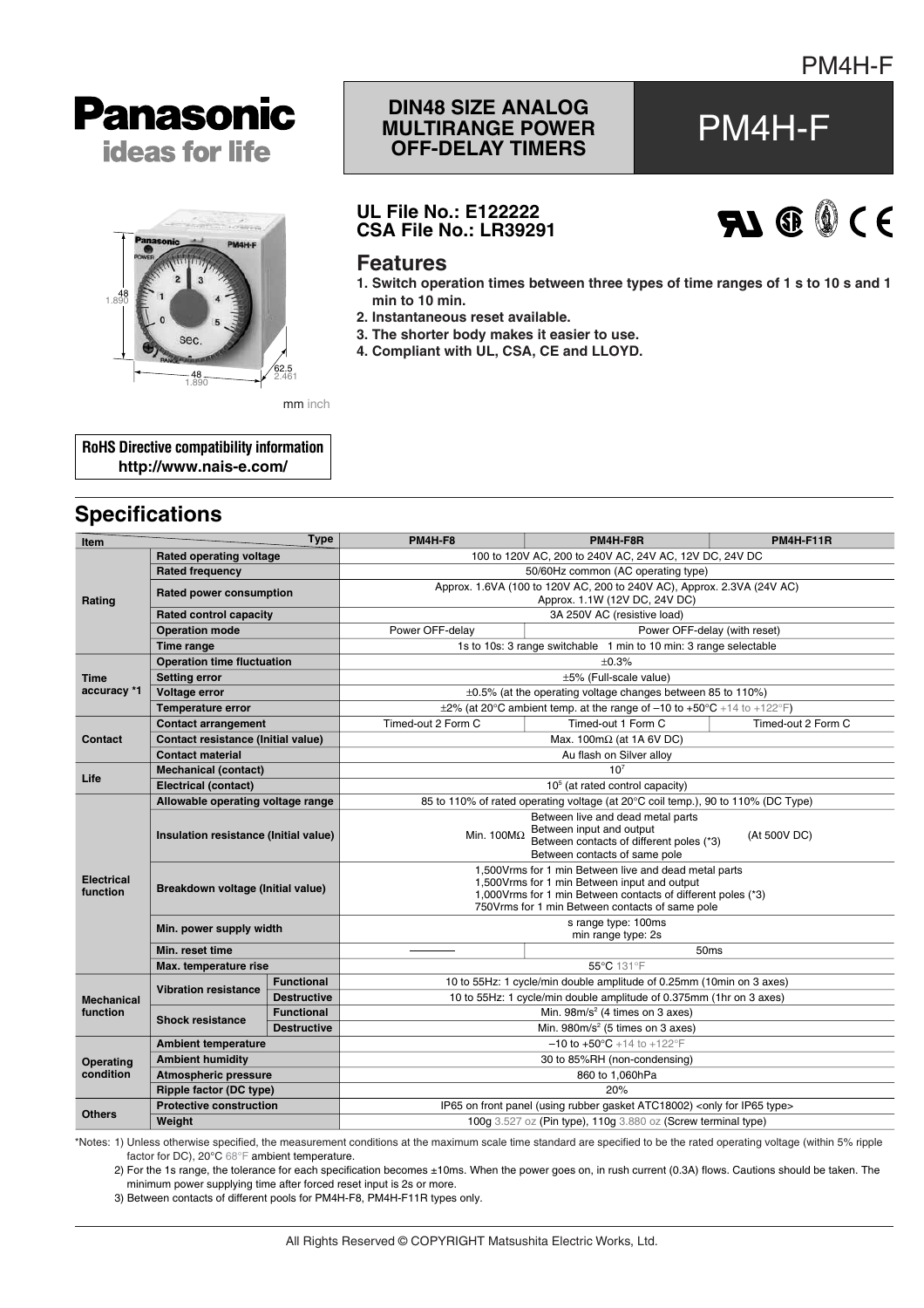## PM4H-F

# **Time range**

| Time range<br>unit<br>Time range | s range type    | min range type      |
|----------------------------------|-----------------|---------------------|
|                                  | $0.04s$ to 1s   | $0.04$ min to 1 min |
| 5                                | $0.2s$ to 5s    | 0.2 min to 5 min    |
| 10                               | $0.4s$ to $10s$ | 0.4 min to 10 min   |

## **Product types**

| <b>Type</b>    | Operation<br>mode           | <b>Contact arrangement</b>         | Time range                                       | <b>Protective</b><br>construction | <b>Rated operating</b><br>voltage | <b>Terminal</b><br>type | <b>Part number</b>          |
|----------------|-----------------------------|------------------------------------|--------------------------------------------------|-----------------------------------|-----------------------------------|-------------------------|-----------------------------|
|                |                             |                                    | 3 selectable time ranges<br>over 1s to 10s       |                                   | 100 to 120V AC                    | 8 pins                  | PM4HF8-S-AC120VW            |
|                |                             |                                    |                                                  |                                   | 200 to 240V AC                    | 8 pins                  | PM4HF8-S-AC240VW            |
|                |                             |                                    |                                                  | <b>IP65</b>                       | <b>24V AC</b>                     | 8 pins                  | PM4HF8-S-AC24VW             |
|                |                             |                                    |                                                  |                                   | 12V DC                            | 8 pins                  | PM4HF8-S-DC12VW             |
|                |                             |                                    |                                                  |                                   | 24V DC                            | 8 pins                  | PM4HF8-S-DC24VW             |
|                |                             |                                    | 3 selectable time ranges<br>over 1 min to 10 min |                                   | 100 to 120V AC                    | 8 pins                  | PM4HF8-M-AC120VW            |
|                |                             |                                    |                                                  |                                   | 200 to 240V AC                    | 8 pins                  | PM4HF8-M-AC240VW            |
|                |                             |                                    |                                                  |                                   | <b>24V AC</b>                     | 8 pins                  | PM4HF8-M-AC24VW             |
|                |                             |                                    |                                                  |                                   | 12V DC                            | 8 pins                  | PM4HF8-M-DC12VW             |
| <b>PM4H-F8</b> | Power<br>OFF-delay          | Relay Timed-out                    |                                                  |                                   | 24V DC                            | 8 pins                  | PM4HF8-M-DC24VW             |
|                | (without reset)             | 2 Form C                           |                                                  | 100 to 120V AC                    | 8 pins                            | PM4HF8-S-AC120V         |                             |
|                |                             |                                    |                                                  |                                   | 200 to 240V AC                    | 8 pins                  | PM4HF8-S-AC240V             |
|                |                             |                                    | 3 selectable time ranges<br>over 1s to 10s       |                                   | 24V AC                            | 8 pins                  | PM4HF8-S-AC24V              |
|                |                             |                                    |                                                  |                                   | 12V DC                            | 8 pins                  | PM4HF8-S-DC12V              |
|                |                             |                                    |                                                  | <b>IP50</b>                       | 24V DC                            | 8 pins                  | PM4HF8-S-DC24V              |
|                |                             |                                    |                                                  |                                   | 100 to 120V AC                    | 8 pins                  | PM4HF8-M-AC120V             |
|                |                             |                                    |                                                  |                                   | 200 to 240V AC                    | 8 pins                  | PM4HF8-M-AC240V             |
|                |                             |                                    | 3 selectable time ranges<br>over 1 min to 10 min |                                   | 24V AC                            | 8 pins                  | PM4HF8-M-AC24V              |
|                |                             |                                    |                                                  |                                   | 12V DC                            | 8 pins                  | PM4HF8-M-DC12V              |
|                |                             |                                    |                                                  |                                   | 24V DC                            | 8 pins                  | PM4HF8-M-DC24V              |
|                | Power<br>OFF-delay<br>(with |                                    |                                                  |                                   | 100 to 120V AC                    |                         | 8 pins<br>PM4HF8R-S-AC120VW |
|                |                             |                                    | 3 selectable time ranges<br>over 1s to 10s       | IP <sub>65</sub>                  | 200 to 240V AC                    | 8 pins                  | PM4HF8R-S-AC240VW           |
|                |                             | <b>Relay Timed-out</b><br>1 Form C |                                                  |                                   | <b>24V AC</b>                     | 8 pins                  | PM4HF8R-S-AC24VW            |
|                |                             |                                    |                                                  |                                   | 12V DC                            | 8 pins                  | PM4HF8R-S-DC12VW            |
|                |                             |                                    |                                                  |                                   | 24V DC                            | 8 pins                  | PM4HF8R-S-DC24VW            |
|                |                             |                                    | 3 selectable time ranges<br>over 1 min to 10 min |                                   | 100 to 120V AC                    | 8 pins                  | PM4HF8R-M-AC120VW           |
|                |                             |                                    |                                                  |                                   | 200 to 240V AC                    | 8 pins                  | PM4HF8R-M-AC240VW           |
|                |                             |                                    |                                                  |                                   | 24V AC                            | 8 pins                  | PM4HF8R-M-AC24VW            |
|                |                             |                                    |                                                  |                                   | 12V DC                            | 8 pins                  | PM4HF8R-M-DC12VW            |
| PM4H-F8R       |                             |                                    |                                                  |                                   | <b>24V DC</b>                     | 8 pins                  | PM4HF8R-M-DC24VW            |
|                | instantaneous               |                                    |                                                  |                                   | 100 to 120V AC                    | 8 pins                  | PM4HF8R-S-AC120V            |
|                | reset)                      |                                    | 3 selectable time ranges<br>over 1s to 10s       | <b>IP50</b>                       | 200 to 240V AC                    | 8 pins                  | PM4HF8R-S-AC240V            |
|                |                             |                                    |                                                  |                                   | <b>24V AC</b>                     | 8 pins                  | PM4HF8R-S-AC24V             |
|                |                             |                                    |                                                  |                                   | 12V DC                            | 8 pins                  | PM4HF8R-S-DC12V             |
|                |                             |                                    |                                                  |                                   | 24V DC                            | 8 pins                  | PM4HF8R-S-DC24V             |
|                |                             |                                    | 3 selectable time ranges<br>over 1 min to 10 min |                                   | 100 to 120V AC                    | 8 pins                  | PM4HF8R-M-AC120V            |
|                |                             |                                    |                                                  |                                   | 200 to 240V AC                    | 8 pins                  | PM4HF8R-M-AC240V            |
|                |                             |                                    |                                                  |                                   | 24V AC                            | 8 pins                  | PM4HF8R-M-AC24V             |
|                |                             |                                    |                                                  |                                   | 12V DC                            | 8 pins                  | PM4HF8R-M-DC12V             |
|                |                             |                                    |                                                  |                                   | 24V DC                            | 8 pins                  | PM4HF8R-M-DC24V             |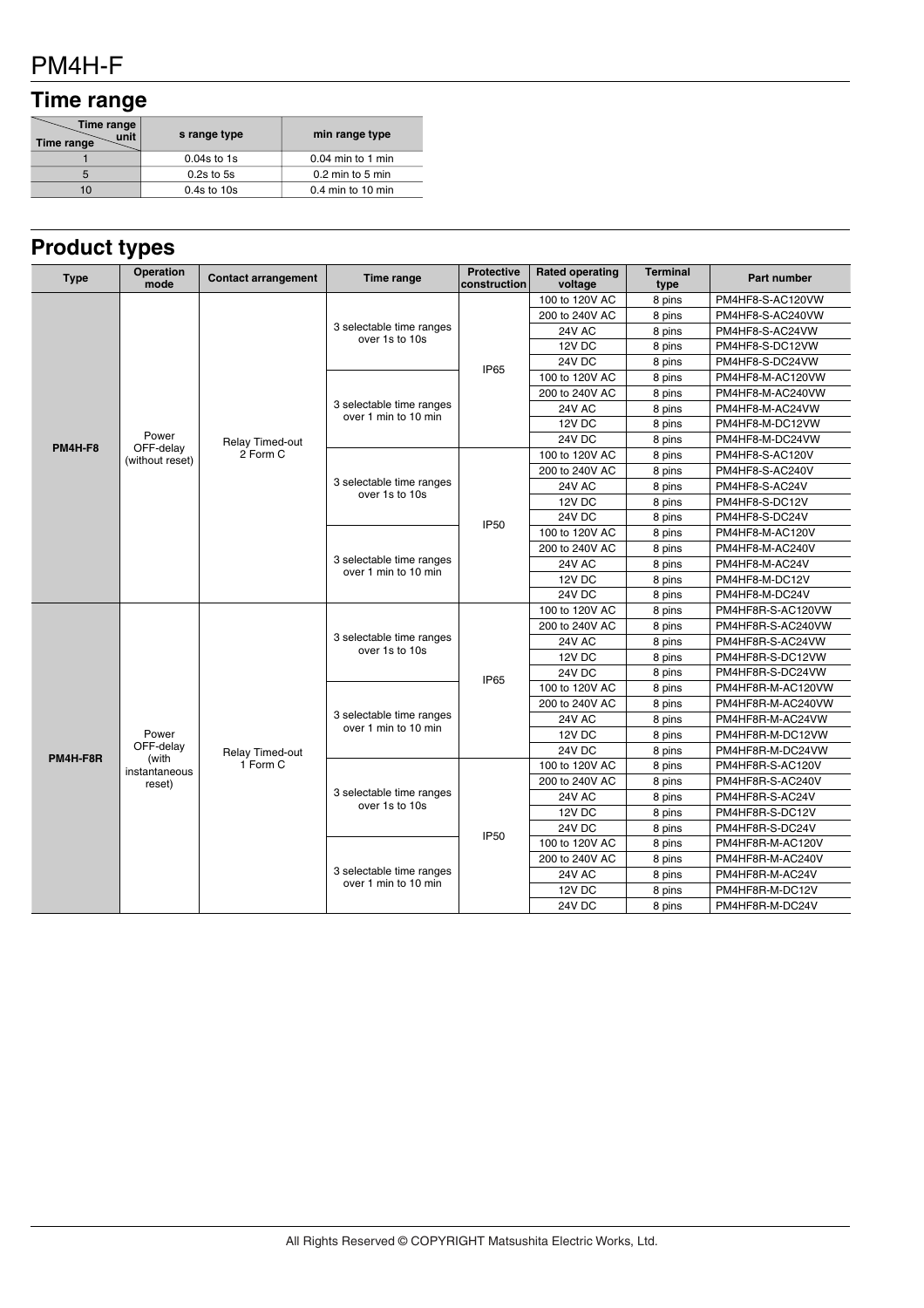## PM4H-F

| Type             | Operation<br>mode                                      | <b>Contact arrangement</b>  | Time range                                 | <b>Protective</b><br>construction | <b>Rated operating</b><br>voltage | <b>Terminal</b><br>type | Part number         |
|------------------|--------------------------------------------------------|-----------------------------|--------------------------------------------|-----------------------------------|-----------------------------------|-------------------------|---------------------|
|                  |                                                        |                             |                                            |                                   |                                   | 11 pins                 | PM4HF11R-S-AC120VW  |
|                  |                                                        |                             |                                            | 100 to 120V AC                    | Screw terminal                    | PM4HF11R-S-AC120VSW     |                     |
|                  |                                                        |                             |                                            |                                   | 200 to 240V AC                    | 11 pins                 | PM4HF11R-S-AC240VW  |
|                  |                                                        |                             | 3 selectable time ranges<br>over 1s to 10s | <b>IP65</b>                       |                                   | Screw terminal          | PM4HF11R-S-AC240VSW |
|                  |                                                        |                             |                                            |                                   | <b>24V AC</b>                     | 11 pins                 | PM4HF11R-S-AC24VW   |
|                  |                                                        |                             |                                            |                                   |                                   | Screw terminal          | PM4HF11R-S-AC24VSW  |
|                  |                                                        |                             |                                            |                                   | 12V DC                            | 11 pins                 | PM4HF11R-S-DC12VW   |
|                  |                                                        |                             |                                            |                                   |                                   | Screw terminal          | PM4HF11R-S-DC12VSW  |
|                  |                                                        |                             |                                            |                                   | 24V DC                            | 11 pins                 | PM4HF11R-S-DC24VW   |
|                  |                                                        |                             |                                            |                                   |                                   | Screw terminal          | PM4HF11R-S-DC24VSW  |
|                  |                                                        |                             |                                            |                                   | 100 to 120V AC                    | 11 pins                 | PM4HF11R-S-AC120V   |
|                  |                                                        |                             |                                            |                                   |                                   | Screw terminal          | PM4HF11R-S-AC120VS  |
|                  |                                                        |                             |                                            |                                   | 200 to 240V AC                    | 11 pins                 | PM4HF11R-S-AC240V   |
|                  |                                                        |                             |                                            |                                   |                                   | Screw terminal          | PM4HF11R-S-AC240VS  |
|                  | Power<br>OFF-delay<br>(with<br>instantaneous<br>reset) |                             |                                            | <b>IP50</b>                       | <b>24V AC</b>                     | 11 pins                 | PM4HF11R-S-AC24V    |
|                  |                                                        |                             |                                            |                                   |                                   | Screw terminal          | PM4HF11R-S-AC24VS   |
|                  |                                                        |                             |                                            |                                   | 12V DC                            | 11 pins                 | PM4HF11R-S-DC12V    |
|                  |                                                        |                             |                                            |                                   |                                   | Screw terminal          | PM4HF11R-S-DC12VS   |
| <b>PM4H-F11R</b> |                                                        | Relay Timed-out<br>2 Form C |                                            |                                   | 24V DC                            | 11 pins                 | PM4HF11R-S-DC24V    |
|                  |                                                        |                             |                                            |                                   |                                   | Screw terminal          | PM4HF11R-S-DC24VS   |
|                  |                                                        |                             |                                            | <b>IP65</b>                       | 100 to 120V AC                    | 11 pins                 | PM4HF11R-M-AC120VW  |
|                  |                                                        |                             |                                            |                                   |                                   | Screw terminal          | PM4HF11R-M-AC120VSW |
|                  |                                                        |                             |                                            |                                   | 200 to 240V AC                    | 11 pins                 | PM4HF11R-M-AC240VW  |
|                  |                                                        |                             |                                            |                                   |                                   | Screw terminal          | PM4HF11R-M-AC240VSW |
|                  |                                                        |                             |                                            |                                   | <b>24V AC</b>                     | 11 pins                 | PM4HF11R-M-AC24VW   |
|                  |                                                        |                             |                                            |                                   |                                   | Screw terminal          | PM4HF11R-M-AC24VSW  |
|                  |                                                        |                             |                                            |                                   | 12V DC                            | 11 pins                 | PM4HF11R-M-DC12VW   |
|                  |                                                        |                             |                                            |                                   |                                   | Screw terminal          | PM4HF11R-M-DC12VSW  |
|                  |                                                        |                             |                                            |                                   | 24V DC                            | 11 pins                 | PM4HF11R-M-DC24VW   |
|                  |                                                        |                             | 3 selectable time ranges                   |                                   |                                   | Screw terminal          | PM4HF11R-M-DC24VSW  |
|                  |                                                        |                             | over 1 min to 10 min                       |                                   | 100 to 120V AC                    | 11 pins                 | PM4HF11R-M-AC120V   |
|                  |                                                        |                             |                                            |                                   |                                   | Screw terminal          | PM4HF11R-M-AC120VS  |
|                  |                                                        |                             |                                            |                                   | 200 to 240V AC                    | 11 pins                 | PM4HF11R-M-AC240V   |
|                  |                                                        |                             |                                            |                                   |                                   | Screw terminal          | PM4HF11R-M-AC240VS  |
|                  |                                                        |                             |                                            | <b>IP50</b>                       | <b>24V AC</b>                     | 11 pins                 | PM4HF11R-M-AC24V    |
|                  |                                                        |                             |                                            |                                   |                                   | Screw terminal          | PM4HF11R-M-AC24VS   |
|                  |                                                        |                             |                                            |                                   | 12V DC                            | 11 pins                 | PM4HF11R-M-DC12V    |
|                  |                                                        |                             |                                            |                                   |                                   | Screw terminal          | PM4HF11R-M-DC12VS   |
|                  |                                                        |                             |                                            |                                   | 24V DC                            | 11 pins                 | PM4HF11R-M-DC24V    |
|                  |                                                        |                             |                                            |                                   |                                   | Screw terminal          | PM4HF11R-M-DC24VS   |

**Dimensions**<br>• Screw terminal type (Flush mount)



#### • **Screw terminal type (Flush mount)** • **Pin type (Flush mount/surface mount)**

mm inch Toletance: ±0.5 ±.020

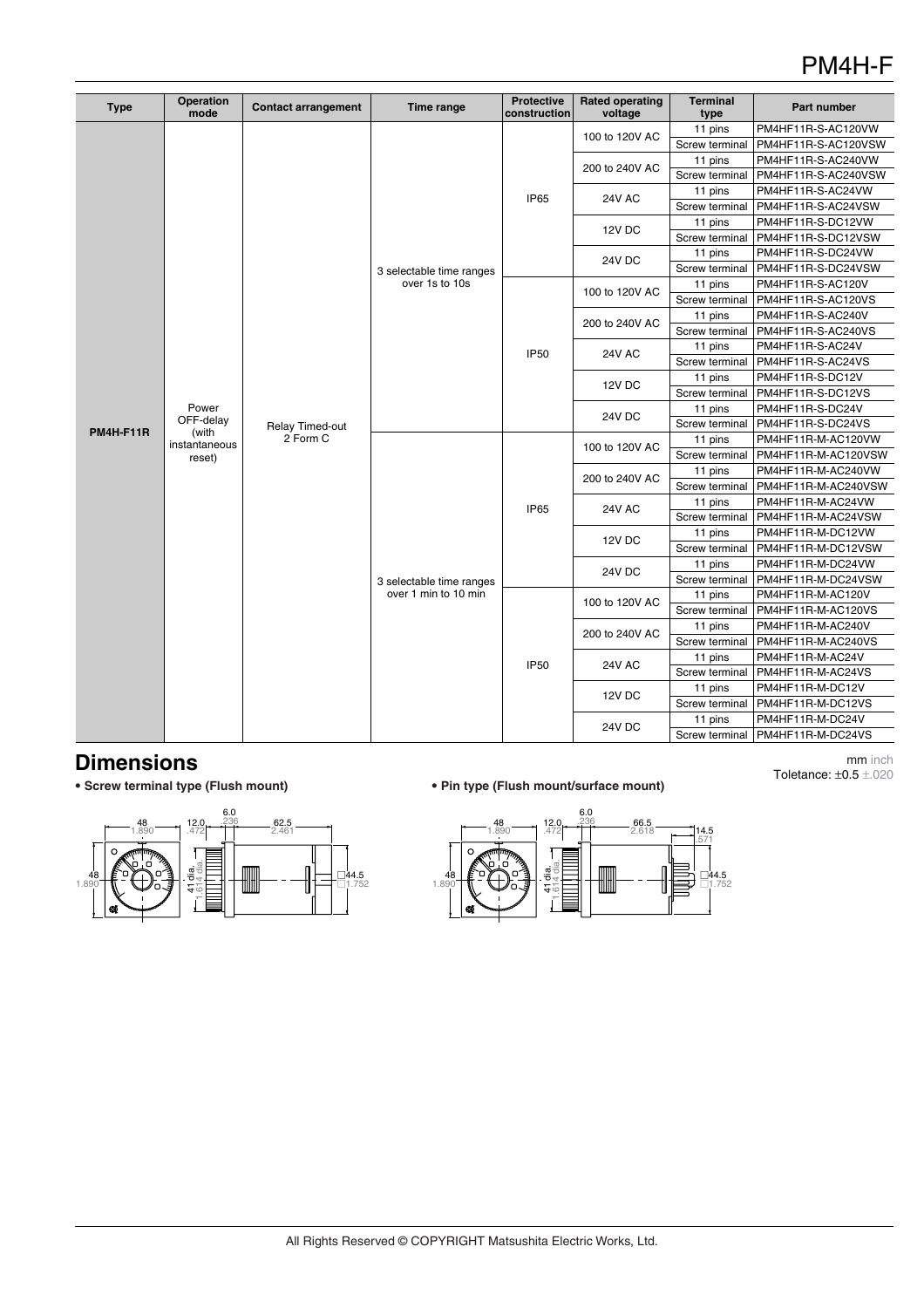## **Terminal layouts and Wiring diagrams**

#### • **PM4H-F8 (without reset input)** Pin type Time-out 2 Form C



Screw-tightening pin type The PM4H-F11R should be used for the timelimit 2C.

• **PM4H-F8R (with reset input)** Pin type

Time-out 1 Form C, with reset input



Screw-tightening pin type The PM4H-F11R should be used for the timelimit 1C and to connect reset input.

• **PM4H-F11R (with reset input)** Pin type

Time-out 2 Form C, with reset input



Screw terminal type Time-out 2 Form C, with reset input



## **PM4H-F (with reset) input conditions**

#### **PM4H-F8R PM4H-F11R**



Reset input Use a contact with good contact relia-<br>
Heset input bility for the input. Contact bounce can lead to erroneous operation of the timer, so use a contact with short bounce time. Make the resistance between terminals for a short circuit less than 1k-ohms. Make the resistance between terminals for an open circuit greater than 100k-ohms.

#### **1. Contact input (pin type example) 2. Non-contact input (pin type example)**



## **Operation**



#### • **PM4H-F8 (without reset input)** • **PM4H-F8R/F11R (with reset input)**



t<T: Time setting

Tr: Minimum power supply application time Note: Ts: Min. 2s (Time to restart operation after reset input is set

to OFF: both second type and minute type)